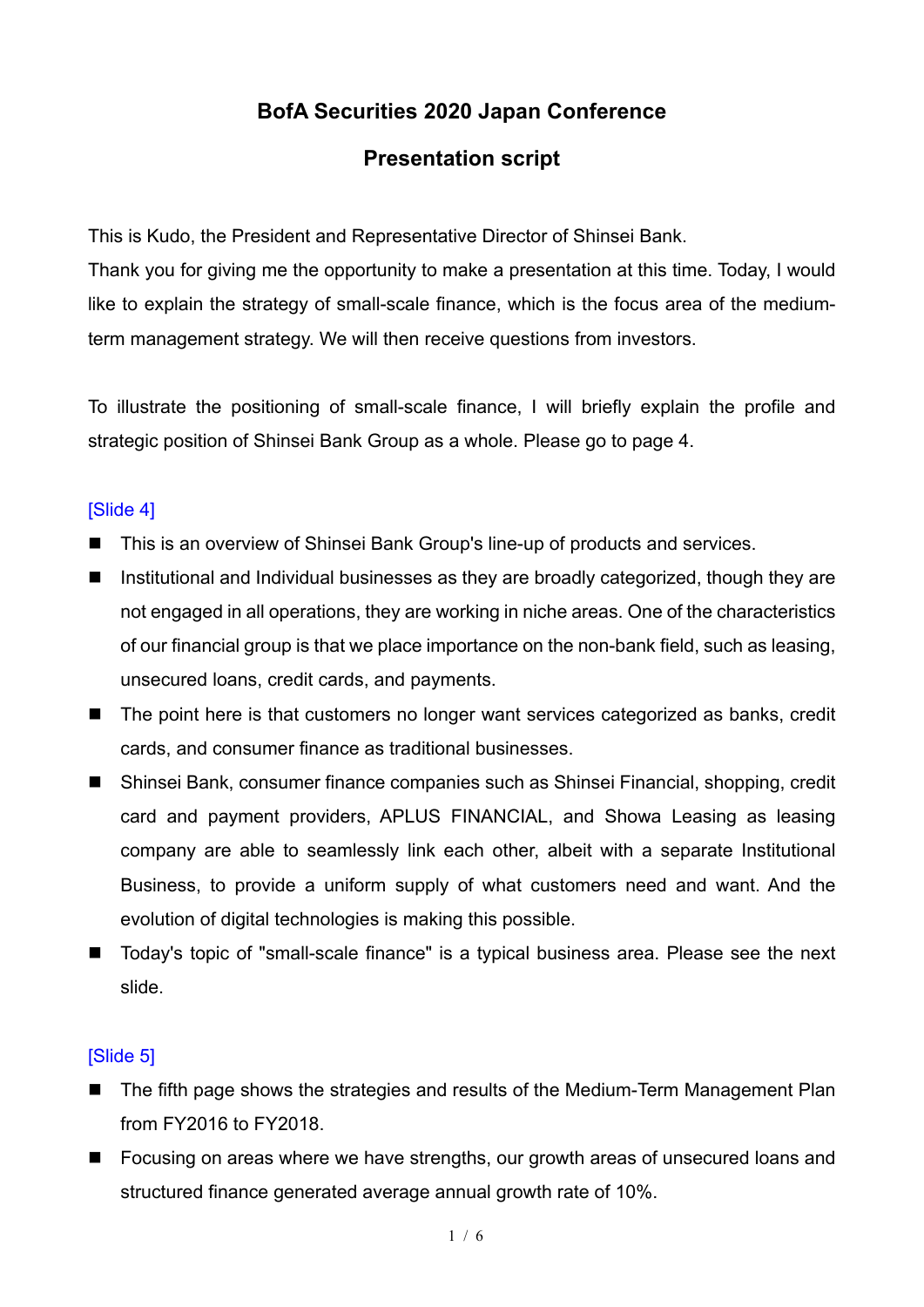- During this time, we launched a new brand, Lake ALSA, for unsecured loans.
- **Please see the next slide.**

# [Slide 6]

- The sixth page shows the business model under the Medium-Term Strategies that began in FY2019. Our strategy is to grow by leveraging the strengths we have cultivated to cocreate value with our partners, and to refine our strengths by bringing back the knowledge we have gained from them.
- Under the Medium-Term Strategies, we are focusing on "small-scale finance." This includes not only unsecured loans, but also services and functions such as shopping credit cards, credit cards, and settlement services. In addition to services for Individual Business customers, we are now on the brink of providing services to Individual Business' business owners, small-and medium-sized businesses, and microbusinesses, including leasing and factoring.
- The next section provides a detailed explanation of the strategy of today's topic, smallscale finance. Please see page 8.

# [Slide 8]

- On page 8, we will explain our strategies for co-creating value with our partners by leveraging our strengths in various functions and capabilities.
- As shown on the left-hand side, Individual Business and micro businesses are our customers, and small-scale financing refers to the entire range of products and services that are conducted in a small-scale and frequently transacting credit and payments **settlements**
- $\blacksquare$  In this field, we have two strengths and capabilities.
- The first is data science that utilizes AI by linking our financial data with the activity data of partner companies.
- In AI technology, FinTech company, SecondXight, which are invested by Shinsei Bank, constructs statistical data by adding external data to financial performance data. Based on these data, it provides services including development of a score (SX score) using machine learning to utilize it for credit models and other purposes.
- In data analysis capability, data from each Shinsei Bank Group company is stored in a database in the cloud, and a foundation for analyzing such data is constructed. By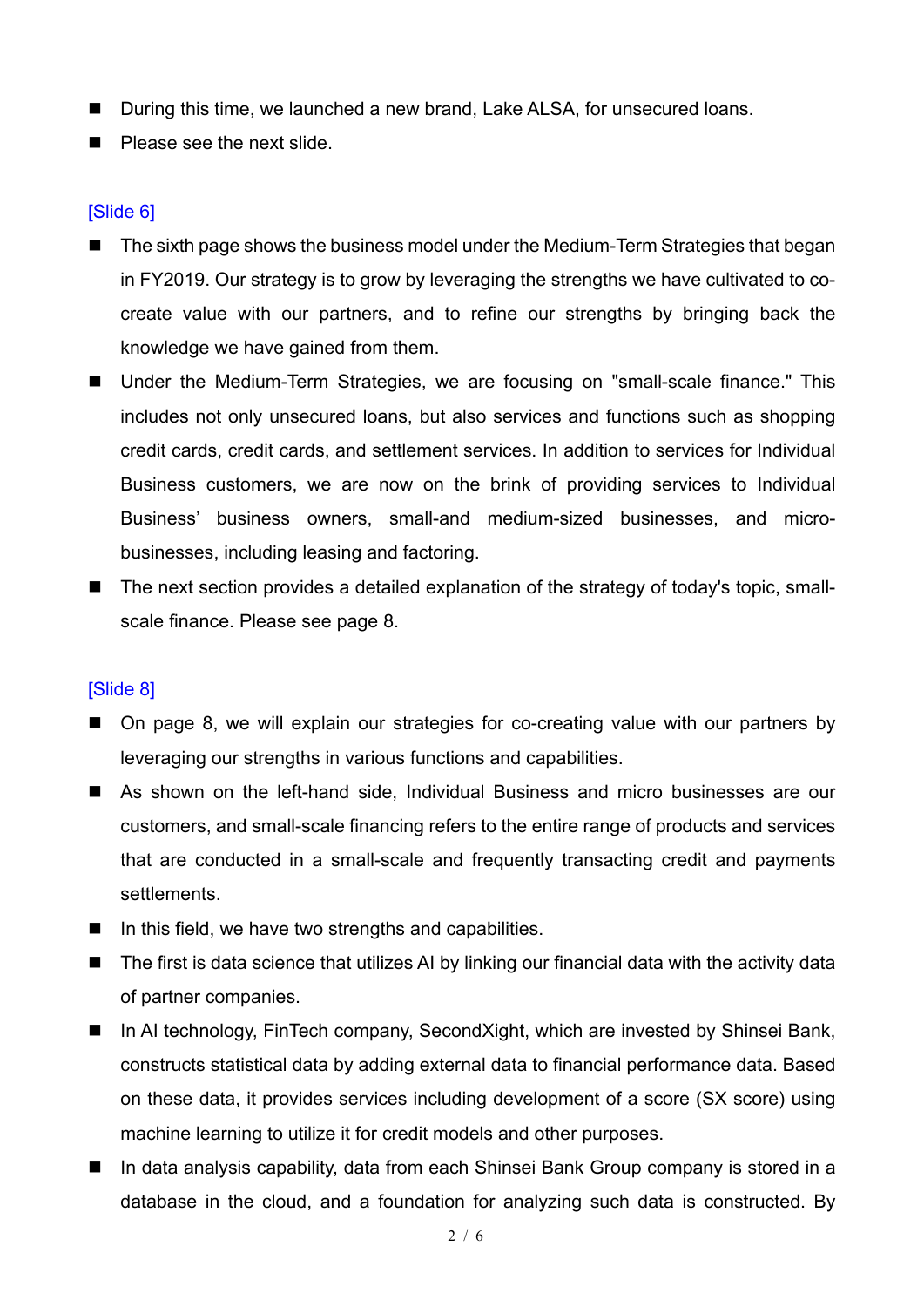analyzing data on a common database, we can improve the efficiency of existing businesses and promote the creation of new businesses.

- Second, we have built up expertise and knowledge backed by our accumulated experience of in-house development of essential functions, such as loan collection, operations, and IT systems, that form the foundation of our unsecured loans, shopping credit cards, and settlement operations. These functions are often overlooked, but they are critical to the realization of a differentiated, profitable, stable, and small-scale finance business, but few companies have such skills.
- The right-hand side shows how we can make use of such products, services, and capabilities in co-creation of value.
- $\blacksquare$  I would like to start by talking about self-contained businesses. In the negative interest rate environment of the Japanese economy, the lending business, which is dispersed in small-scale, is the only financial sector in which yields remain. This business is a major pillar of Shinsei Bank Group's business, which can balance between growth potential and profitability while controlling credit risk. At the same time, demonstrating success stories is a "showcase" that conveys the appeal to partners in a co-creation business. We focus on both financial and non-financial partners. We can participate in the ecosystem of our partners or work together to build the ecosystem and provide the required functions, such as loan collection, operations, and IT systems. As I mentioned on page 6, the data and experience gained in the ecosystem businesses which we have jointly created will also contribute to the refinement of self-contained businesses.
- The next page introduces specific examples of small-scale finance.

#### [Slide 9]

- On page 9, we explain the unsecured loan Lake ALSA as one example of showcases.
- Lake ALSA was launched as a new brand in April 2018. The Lake brand itself existed before Shinsei Bank commenced the unsecured loan business. By adding digital strategies to our brand recognition and enhancing our credit management and collection strategies, we are further expanding the fundamental earning power of the Lake ALSA. In addition, initiatives to further sophisticate our operations and IT capabilities are progressing.
- The growth drivers for the Lake ALSA contribute to an increase in new customer acquisitions, retention of current customers, and improved write-off rate. The next page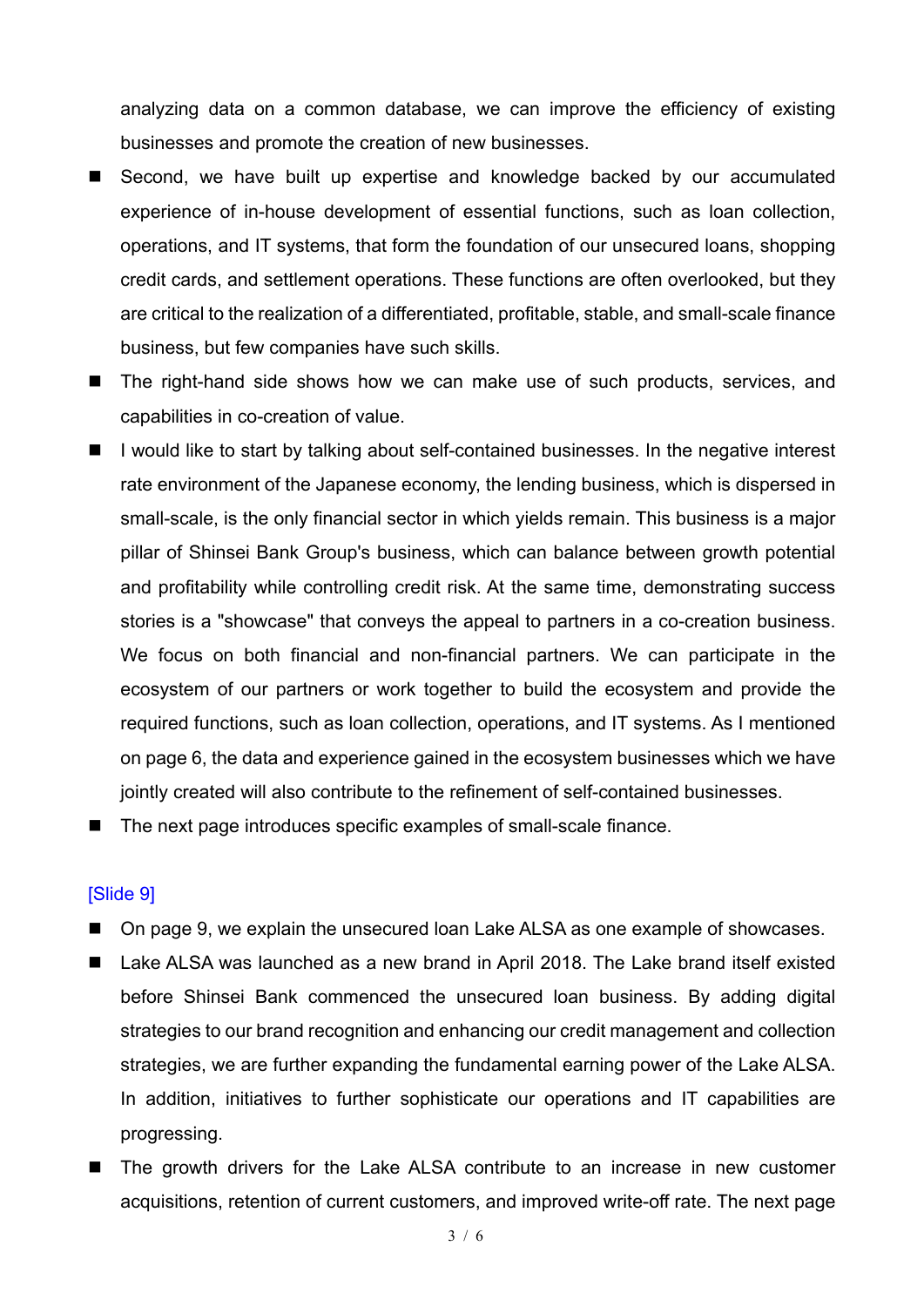illustrates the track record.

# [Slide 10]

- The left-hand side of page 10 shows trends in the number of new customers and the write-off rate.
- The number of new customers has declined in the most recent April to June period due to voluntary restraint during the COVID-19 peak period, excluding this, the number of new customers has increased since the launch of the Lake ALSA brand. One reason for this is the promotion of digital strategies, such as strengthening web advertising and online applications.
- The gross write-off rate remained stable in the range of 4% to 5%, indicating our capability to control credit.
- As a result of these growth drivers, Lake ALSA's loans outstanding increased by 2 times from its launch in April 2018 to JPY 77.5 billion in June 2020.
- Next, I will explain the initiatives that leverage the strengths we have honed in-house to co-create value with our partners. Please go to page 11.

# [Slide 11]

- On page 11, we launched "Shinsei Bank Smart Money Lending" for Docomo users in August 2019.
- The aim of this initiative is to capture new customer segments that differ from the traditional consumer finance business segment by utilizing the "Docomo Scoring," a credit score calculated by each customer based on big data obtained from Docomo's wide-ranging business development.
- The capabilities of Shinsei Bank Group enable data-analyzing for marketing, credit screening know-how, and loan collection cultivated by the Lake Brand.
- The "Shinsei Bank Smart Money Lending" with Docomo is an example of how Lake's strengths became a showcase, and the company's value co-creation with its partners grew.
- The products and services we create with value are not limited to unsecured loans. Please see the next page.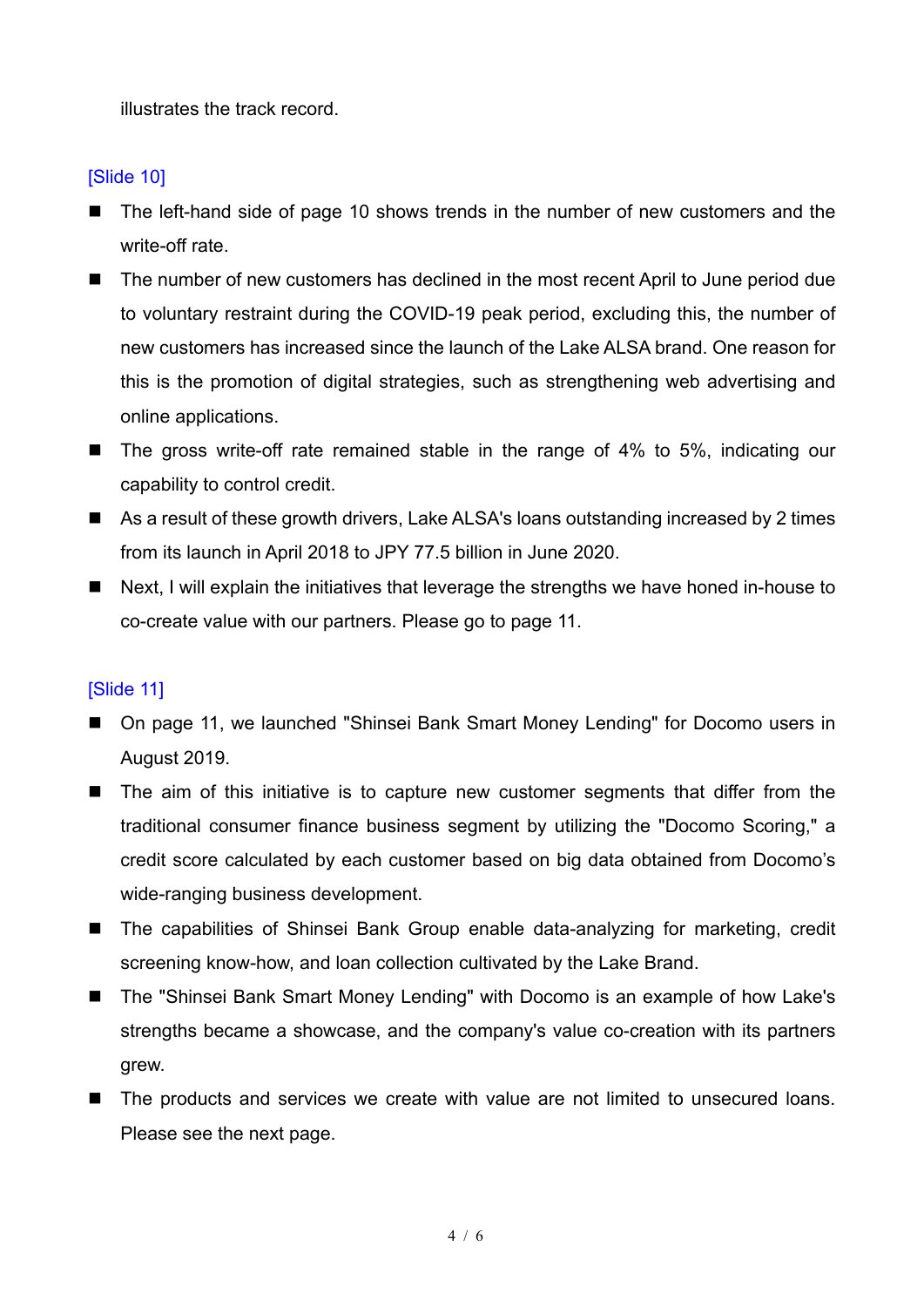# [Slide 12]

- Page 12 focuses on the so-called "underserved" customer segment, which traditional commercial banks have not been actively focusing on through value co-creation with partners.
- The left-hand side shows the joint financing business with USEN-NEXT HOLDINGS. It provides USEN-NEXT GROUP's approximately 750,000 micro businesses with financial services such as shopping credits, vendor leasing, business credits, and lending.
- In August 2020, we began offering Business Credit Cards (Business Credits) sales credit for purchasing equipment needed for business operations and Business Credit Cards for managing daily expenditures to individual entrepreneurs and institutional customers with whom USEN-NEXTGROUP has transactions.
- On the right-hand side, we established Credd Finance Co., Ltd. in collaboration with Seven Bank to provide credit-related services to foreign residents.
- In order to meet the funding needs of foreign residents, Shinsei Bank Group will provide the functions and expertise of its credit card and purpose-specific loan businesses to Seven Bank's foreign customer base.
- As a first step, we began offering credit cards for foreign residents. We are also preparing to provide a purpose-specific loan.
- The partners that we co-create value for are not limited to these major companies. Please see the next page.

# **ISlide 131**

- On page 13, we explain the key initiatives that Shinsei Bank Group is making easier to use and easier to co-create value for all our partners.
- It is not only to provide financial products and services, but also to provide a digital platform that incorporates them.
- The aim is to provide financial services and settlement services that we possess through financial licensing to more partners who cannot provide them on their own. As a tool to achieve this, we provide a platform that is easy to use, enabling partners to select the products and services they need to meet their needs in a cafeteria format, and to link them with their apps and systems. Neo-bank platform BANKIT enables partners who are unable to build their own financial platforms to use BANKIT to provide financial services to their customers.